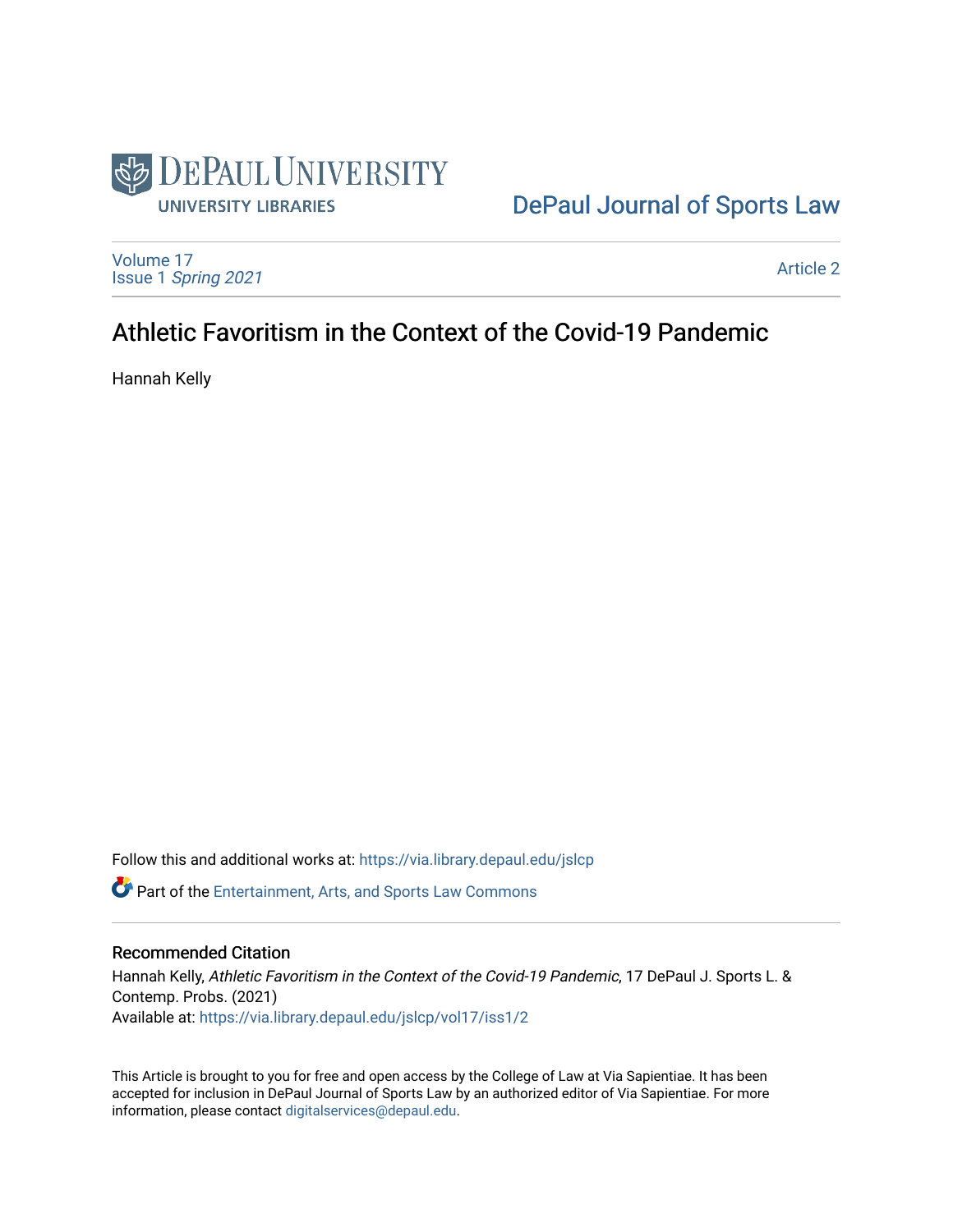# Athletic Favoritism in the Context of the Covid-19 Pandemic

# Cover Page Footnote

Hannah Kelly, J.D. Candidate, DePaul University College of Law 2022; B.S. Business Finance, Illinois State University, 2019. Hannah currently serves as the DePaul Entertainment and Sports Law Society President and will continue that role into the 2021-2022 school year. Hannah would like to sincerely thank her mentor, Sarah Hanlon, and her friends and family for all of their support.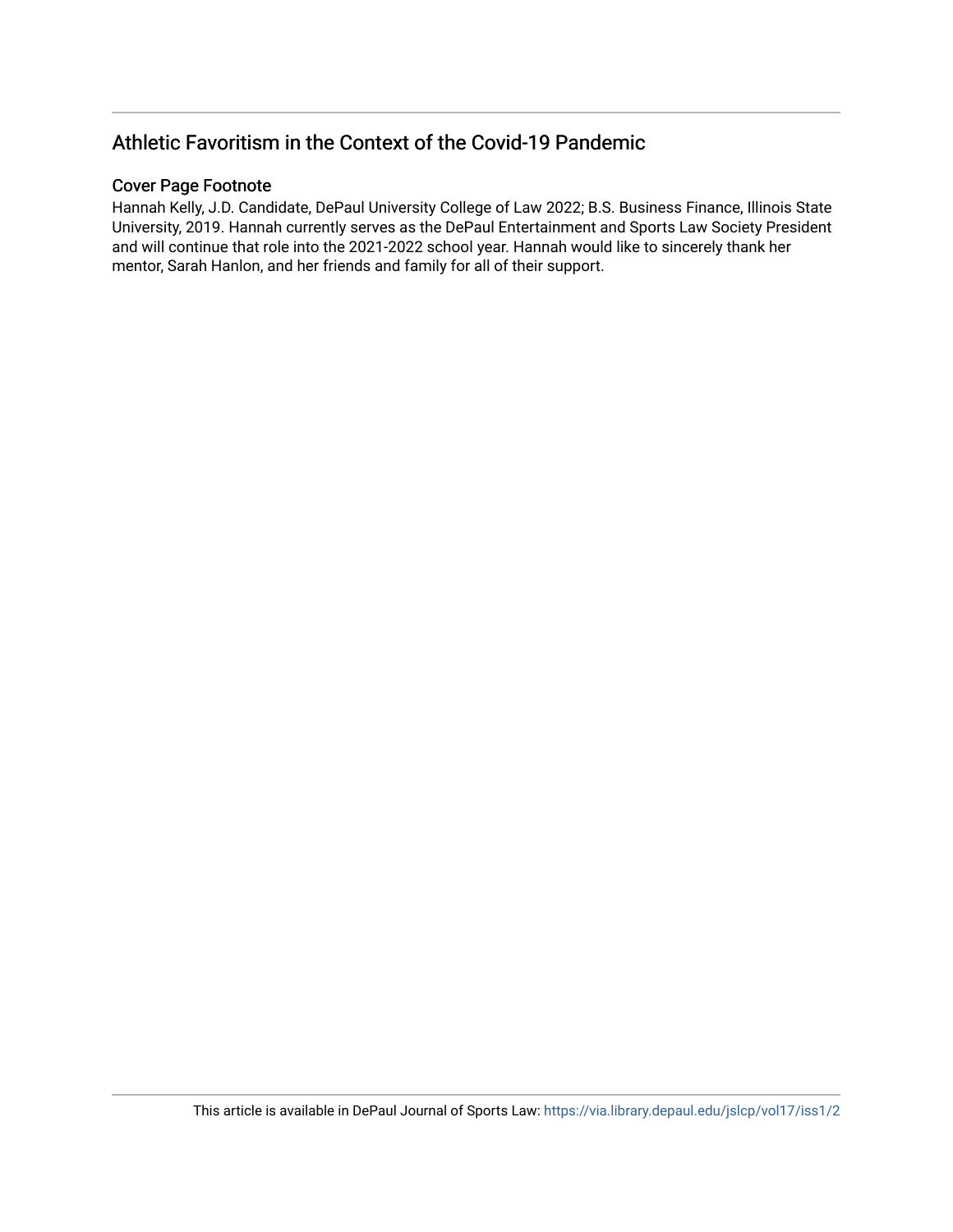# I. INTRODUCTION

When the coronavirus made its way to the United States, sports fans experienced something like never before. As leagues postponed their playoffs and season openers, and schools and universities cancelled games, the future looked grim. Another blow came to fans as a travel ban was imposed on the country, bringing foreign travel to a halt. Even if the major leagues could find a way to play following the guidelines in place, the question remained whether beloved foreign players would be able to return and compete. Highschool seniors worried about scholarships they expected based on their senior year performance and college players wondered how they would catch their big breaks without a season.

With foreign athletes making up a large percentage of certain American Sports leagues, it came as no surprise that the government stepped in to make exceptions to allow those players back into the country amidst the COVID-19 pandemic. The hard-work and extraordinary ability these players display qualified them for a government exemption to a travel ban, while many others were left in the dust.

# II. GENERAL SUMMARY

This article is written to draw attention to the inequality between general immigration policies in comparison to those deemed to be of national interest. Specifically, this article focuses on the distinction drawn between immigration for standard purposes and immigration for professional athletes with extraordinary abilities, who were exempt from the presidential proclamations during the Coronavirus pandemic.

First, this article will discuss the impact of foreign-born athletes in U.S. sports leagues. Next, it will discuss the types of visas available to these athletes. Then, the article will discuss the coronavirus pandemic and the proclamations regarding travel into the United States during the pandemic. The article will address national interest and the process and scope of authority to make a national interest exception. Finally, the legal implications of making such exceptions, as well as the legal implications of cancelling high school sporting events, will be addressed.

# III. PROFESSIONAL SPORTS LEAGUES AND ATHLETE VISAS

### A. Foreign Athletes in U.S. Sports Leagues

As of March 19, 2020, it was reported that 72.5% of National Hockey League ("NHL") players, 31% of Major League Baseball ("MLB") players, and 26.1% of National Basketball Association ("NBA") players have foreign nationalities.<sup>1</sup> Tony Parker, born in Bruges, Belgium, holds four NBA titles and was the first non-American player to be named NBA Finals MVP and

<sup>&</sup>lt;sup>1</sup> Jeff Tracy, *Coronavirus Travel Bans Could Strand Foreign Athletes in U.S. Sports Leagues*, Axios (Mar. 20, 2020), [www.axios.com/coronavirus-sports-travel-bans-foreign-athletes-3722ebe1-5afc-46b8-84fd](http://www.axios.com/coronavirus-sports-travel-bans-foreign-athletes-3722ebe1-5afc-46b8-84fd-e6c4a6afb8b5.html)[e6c4a6afb8b5.html.](http://www.axios.com/coronavirus-sports-travel-bans-foreign-athletes-3722ebe1-5afc-46b8-84fd-e6c4a6afb8b5.html)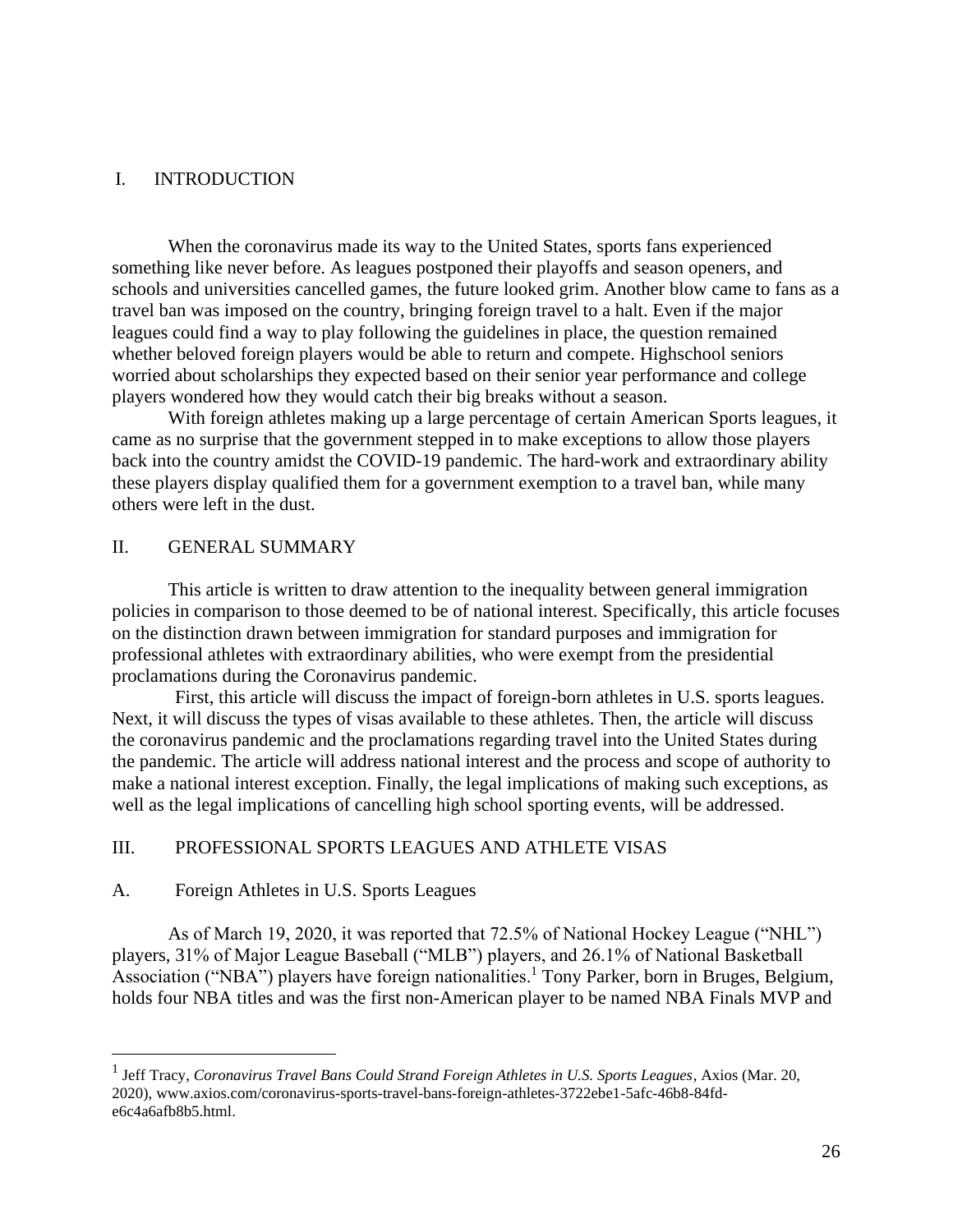leads all international players in scoring, assists, and steals in NBA playoff history.<sup>2</sup> Luis Aparicio, from Venezuela, played shortstop for the Chicago White Sox. Aparicio was voted on to the All-Star team ten times and collected over 2,000 hits and led the American League in stolen bases 9 times in his career.<sup>3</sup> He was inducted into the National Baseball Hall of Fame in 1984.<sup>4</sup> Swedish-born Nicklas Lidstrom, former Red Wings defenseman, played in the NHL for twenty seasons.<sup>5</sup> Lidstrom won seven Norris Trophies as the NHL's best defenseman, was chosen to participate in twelve NHL All-Star Games, and helped lead the Red Wings to four Stanley Cup Championships.<sup>6</sup> The list goes on, with countless exceptional foreign athletes achieving the highest praises in American sports leagues.

As major sports leagues continue to globalize their rosters, revenues continue to grow as well.<sup>7</sup> "NBA revenues have increased by over 3,000% (inflation adjusted) since 1982."<sup>8</sup> Inclusion of foreign athletes on American sports teams has enhanced the quality of the games being played and attracts more fans, domestically and internationally.<sup>9</sup> "Why is foreign talent so important to the United States?'…'For the same reason the Boston Red Sox don't limit themselves to players born in Boston: The larger the pool you draw from, the larger the supply of exceptional talent."<sup>10</sup>

# B. Types of U.S. Visas for Foreign Born Athletes

To enter the United States, a citizen of a foreign country must first obtain a U.S. visa.<sup>11</sup> There are two main categories of U.S. visas: (1) nonimmigrant visas and (2) immigrant visas.<sup>12</sup> Nonimmigrant visas allow for travel to the United States on a temporary basis, whereas immigrant visas allow for permanent residence.<sup>13</sup> There are four categories of U.S. visas commonly utilized by athletes: B, H, O, and  $P^{14}$ .

<sup>2</sup> Tony Parker, *Basketball Reference (*Last visited June 5, 2020) [https://www.basketball](https://www.basketball-reference.com/players/p/parketo01.html)[reference.com/players/p/parketo01.html.](https://www.basketball-reference.com/players/p/parketo01.html)

<sup>3</sup> Teddy Mitrosilis, *Foreign-Born Players In Baseball's Hall Of Fame*, ThePostGame (Feb 17, 2011), [www.thepostgame.com/blog/throwback/201102/foreign-born-players-baseballs-hall-fame.](http://www.thepostgame.com/blog/throwback/201102/foreign-born-players-baseballs-hall-fame)

<sup>4</sup> *Id.*

<sup>5</sup> Brad Kurtzberg, *The NHL's 50 Greatest Non-North American Players*, Bleacher Report (Sept. 20, 2012), [bleacherreport.com/articles/1340173-the-nhls-50-greatest-non-north-american-players.](http://www.thepostgame.com/blog/throwback/201102/foreign-born-players-baseballs-hall-fame) 6 *Id.*

<sup>7</sup> National Foundation for American Policy, *The Contributions of Immigrants to Sports in America* (July 2020), [nfap.com/wp-content/uploads/2020/07/The-Contributions-of-Immigrants-to-Sports-in-America.NFAP-Policy-](http://nfap.com/wp-content/uploads/2020/07/The-Contributions-of-Immigrants-to-Sports-in-America.NFAP-Policy-Brief.July-2020.pdf.)[Brief.July-2020.pdf.](http://nfap.com/wp-content/uploads/2020/07/The-Contributions-of-Immigrants-to-Sports-in-America.NFAP-Policy-Brief.July-2020.pdf.)

<sup>8</sup> *Id.*

<sup>9</sup> *Id.*

<sup>10</sup> *Id.* quoting, L. Rafael Reif, *I'm the President of M.I.T. America Needs Foreign Students*, New York Times (July 14, 2020).

<sup>&</sup>lt;sup>11</sup> *What is a U.S. Visa?*, U.S. Department of State, travel.state.gov/content/travel/en/us-visas/visa-informationresources/frequently-asked-questions/what-is-us-visa.html (last visited June 3, 2021).

<sup>12</sup> *Id.*

<sup>13</sup> *Id.*

<sup>14</sup> *US Athlete Visa: B1, B2, H1B, H2B, O1 And P1 Visa*, VisaPro[, www.visapro.com/resources/article/us-visa-for](http://www.visapro.com/resources/article/us-visa-for-athletes/)[athletes/](http://www.visapro.com/resources/article/us-visa-for-athletes/) (last visited June 3, 2021).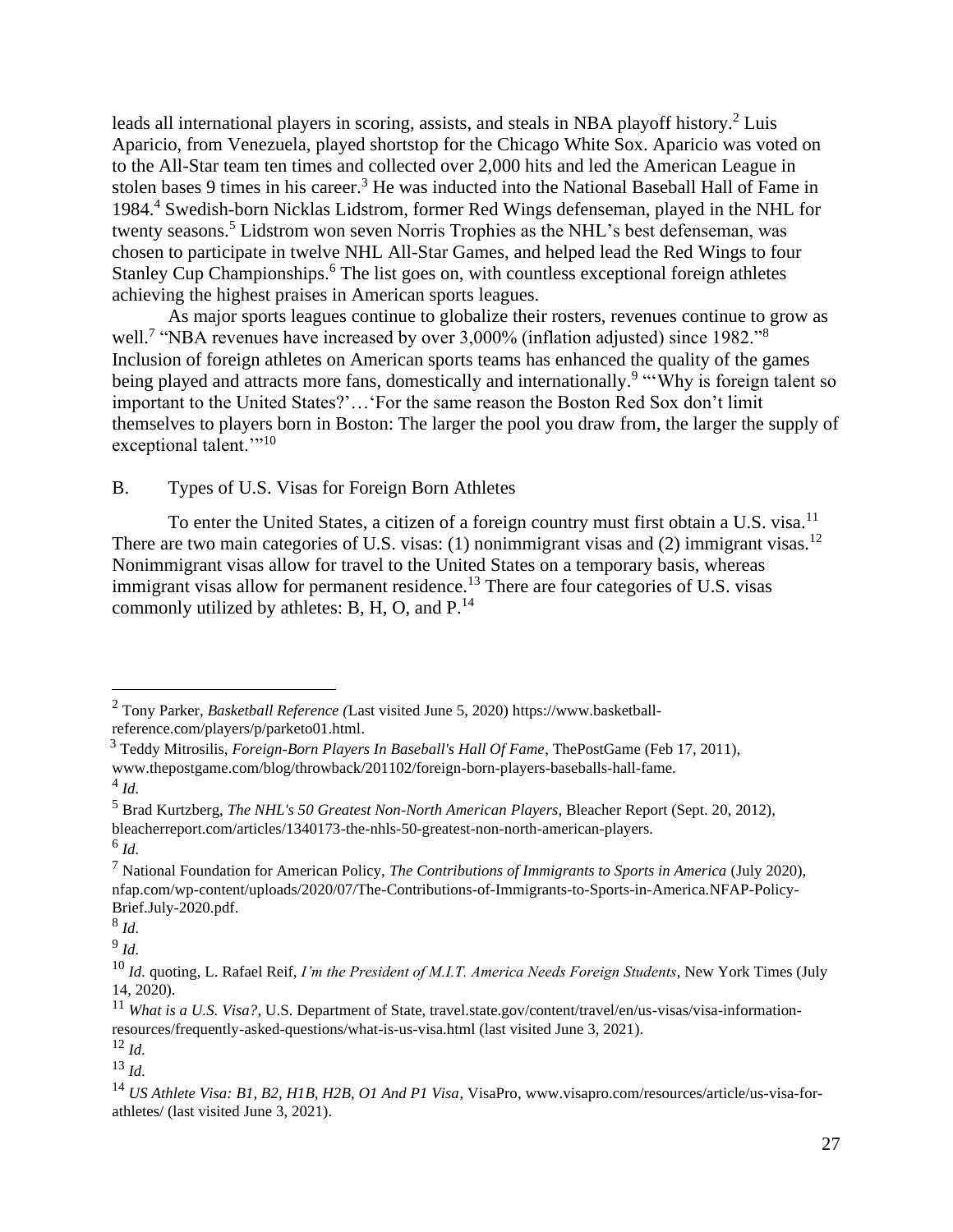The B visa category is broken into the B-1 Business Visitor Visa and the B-2 Visitor Visa.<sup>15</sup> An athlete is permitted to enter the United States as a B-1 Business Visitor if their visit will include business activities that are professional or commercial, such as contract negotiations or participating in short-term training.<sup>16</sup> Three classes of foreign national athletes can enter the United States using the B-1 Visa for Athletes: individual professional athletes, athletes or team members who are a part of a foreign based team, and amateur hockey players.<sup>17</sup> "The B-2 Visitor" Visa allows for travel to the United States for 'pleasure,'" such as visiting friends and family or for traveling through the United States.<sup>18</sup> Amateur athletes are permitted to enter the United States on a B-2 visa but professional athletes may not.<sup>19</sup> However, the B Visa is a viable option for foreign professional golfers attempting to enter the United States to play in professional golf tournaments. $20$ 

Athletes coming to the United States for specific events related to their trade may qualify for the P-1 visa category.<sup>21</sup> The player, his team, and the event his team is participating in must all be "internationally recognized."<sup>22</sup> Additionally, the athlete's "essential support personnel" can accompany them for the specific event under the P-1S visa category.<sup>23</sup>

"The O-1 visa category allows individual athletes with extraordinary ability in athletics to come to the United States to participate or compete in events that are in the area of extraordinary ability."<sup>24</sup> To qualify for the O-1 visa, the athlete must demonstrate that they have "sustained" national or international acclaim and have risen to the top of their fields."<sup>25</sup> "Coaches, managers, and/or trainers may be eligible for an O-2 [visa] if they can show that they have skills that are critical and essential to the O-1 athlete."<sup>26</sup>

If an athlete is only coming to the United States for a specific event or the sports' season and they have a certification from the U.S. Department of Labor, they can qualify for an H-2B visa.<sup>27</sup> "The H-1B visa category allows athletes who are members of a 'specialty occupation' to come to the U.S. to compete or participate in events."<sup>28</sup> Immigration attorneys from VisaPro define specialty occupation as one that "requires the theoretical and practical application of a body of specialized knowledge and a bachelor's degree, or the equivalent in the specific specialty."<sup>29</sup>

 $^{16}$  *Id.* 

<sup>17</sup> *Id.*

<sup>18</sup> *Id.*

<sup>19</sup> *Id.*

<sup>20</sup> *Immigration Options For Foreign Collegiate Golfers (Updated),* Seltzer Chadwick Soefje & Ladik, PLLC, [www.realclearcounsel.com/single-post/2019/06/04/immigration-options-for-foreign-collegiate-golfers-updated,](http://www.realclearcounsel.com/single-post/2019/06/04/immigration-options-for-foreign-collegiate-golfers-updated) (last visited June 3, 2021).

- <sup>24</sup> *Id.*
- <sup>25</sup> *Id.*

<sup>26</sup> *Id.*

<sup>27</sup> *Id.*

<sup>28</sup> *Id.* <sup>29</sup> *Id.*

<sup>15</sup> *Id.*

<sup>21</sup> *Supra* note 14.

 $^{22}$  *Id.* 

<sup>23</sup> *Id.*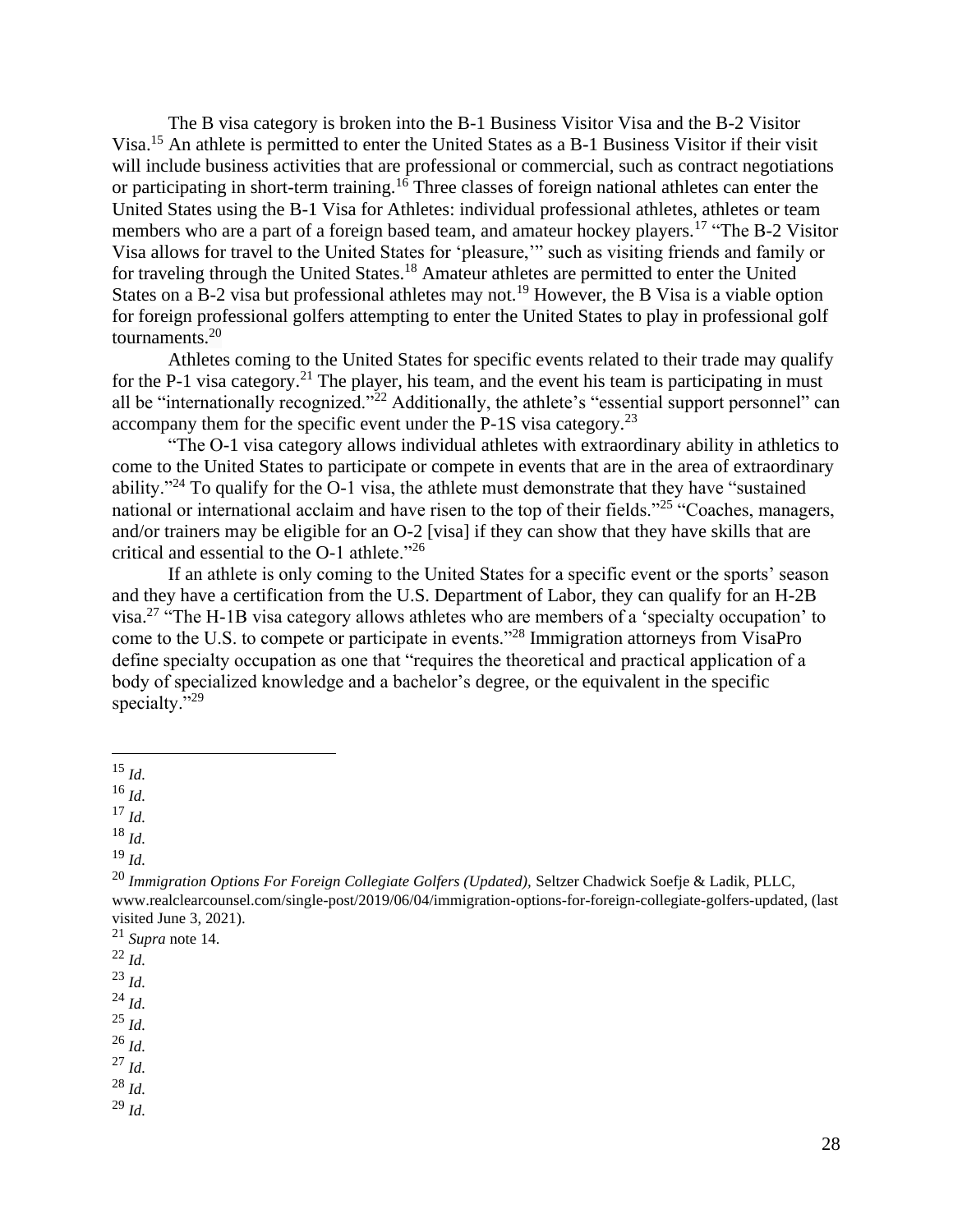# IV. THE CORONAVIRUS PANDEMIC AND RESTRICTED TRAVEL TO THE UNITED **STATES**

According to the New York Times, on January 20, 2020, the first confirmed case of the Coronavirus in the United States was reported in Washington State.<sup>30</sup> Soon after, on January 30, the World Health Organization declared a global health emergency.<sup>31</sup> The next day, the Trump administration restricted travel from China by suspending entry into the United States by any foreign nationals who had traveled to China in the past  $14$  days.<sup>32</sup> Immediate family members of American citizens or permanent residents were excluded from this suspension.<sup>33</sup> On March 13, President Trump declared a national emergency.<sup>34</sup>

> To address the threat to the nation posed by the Coronavirus, President Trump issued Proclamations 9984, 9992, 9993, and 9996, suspending the entry of all aliens who were physically present within the People's Republic of China (excluding the Special Administrative Regions of Hong Kong and Macau), the Islamic Republic of Iran, the Schengen Area, the United Kingdom, and the Republic of Ireland, during the 14-day period preceding their entry or attempted entry into the United States.<sup>35</sup>

President Trump signed another proclamation suspending entry into the United States of certain immigrants and nonimmigrants who presented a risk to the United States labor market.<sup>36</sup> President Trump stated in his proclamation that without intervention, the United States "faces a potentially protracted economic recovery with persistently high unemployment if labor supply outpaces labor demand."<sup>37</sup> "The vast majority of immigrant visa categories do not require

<sup>30</sup> Derrick Bryson Taylor, *A Timeline of the Coronavirus Pandemic*, The New York Times (March 17, 2021), [www.nytimes.com/article/coronavirus-timeline.html.](http://www.thepostgame.com/blog/throwback/201102/foreign-born-players-baseballs-hall-fame)

<sup>31</sup> *Id.*

<sup>32</sup> *Id.*

<sup>33</sup> *Id.*

<sup>&</sup>lt;sup>34</sup> *President Trump Declares State of Emergency for COVID-19*, National Conference of State Legislatures (March 25, 2020), [https://www.ncsl.org/ncsl-in-dc/publications-and-resources/president-trump-declares-state-of-emergency](https://www.ncsl.org/ncsl-in-dc/publications-and-resources/president-trump-declares-state-of-emergency-for-covid-19.aspx)[for-covid-19.aspx.](https://www.ncsl.org/ncsl-in-dc/publications-and-resources/president-trump-declares-state-of-emergency-for-covid-19.aspx)

<sup>35</sup> *National Interest Exemption From Presidential Proclamations 9984, 9992, 9993, and 9996 Regarding Novel Coronavirus for Certain Professional Athletes and Their Essential Staff and Dependents*, Department of Homeland Securit*y* (May 22, 2020)[, www.dhs.gov/publication/national-interest-exemption-presidential-proclamations-9984-](http://www.thepostgame.com/blog/throwback/201102/foreign-born-players-baseballs-hall-fame) [9992-9993-and-9996-regarding#:~:text=To%20address%20the%20threat%20to,of%20Hong](http://www.thepostgame.com/blog/throwback/201102/foreign-born-players-baseballs-hall-fame) %20Kong%20and%20Macau)%2C.

<sup>36</sup>*Proclamation Suspending Entry of Immigrants Who Present Risk to the U.S. Labor Market During the Economic Recovery Following the COVID-19 Outbreak*, National Archives and Records Administration (Apr. 22, 2020), [trumpwhitehouse.archives.gov/presidential-actions/proclamation-suspending-entry-immigrants-present-risk-u-s](http://www.thepostgame.com/blog/throwback/201102/foreign-born-players-baseballs-hall-fame)[labor-market-economic-recovery-following-covid-19-outbreak/.](http://www.thepostgame.com/blog/throwback/201102/foreign-born-players-baseballs-hall-fame)

<sup>37</sup> *Proclamation Suspending Entry of Immigrants Who Present Risk to the U.S. Labor Market During the Economic Recovery Following the COVID-19 Outbreak*, National Archives and Records Administration (Apr. 22, 2020), [trumpwhitehouse.archives.gov/presidential-actions/proclamation-suspending-entry-immigrants-present-risk-u-s](http://www.thepostgame.com/blog/throwback/201102/foreign-born-players-baseballs-hall-fame)[labor-market-economic-recovery-following-covid-19-outbreak/.](http://www.thepostgame.com/blog/throwback/201102/foreign-born-players-baseballs-hall-fame)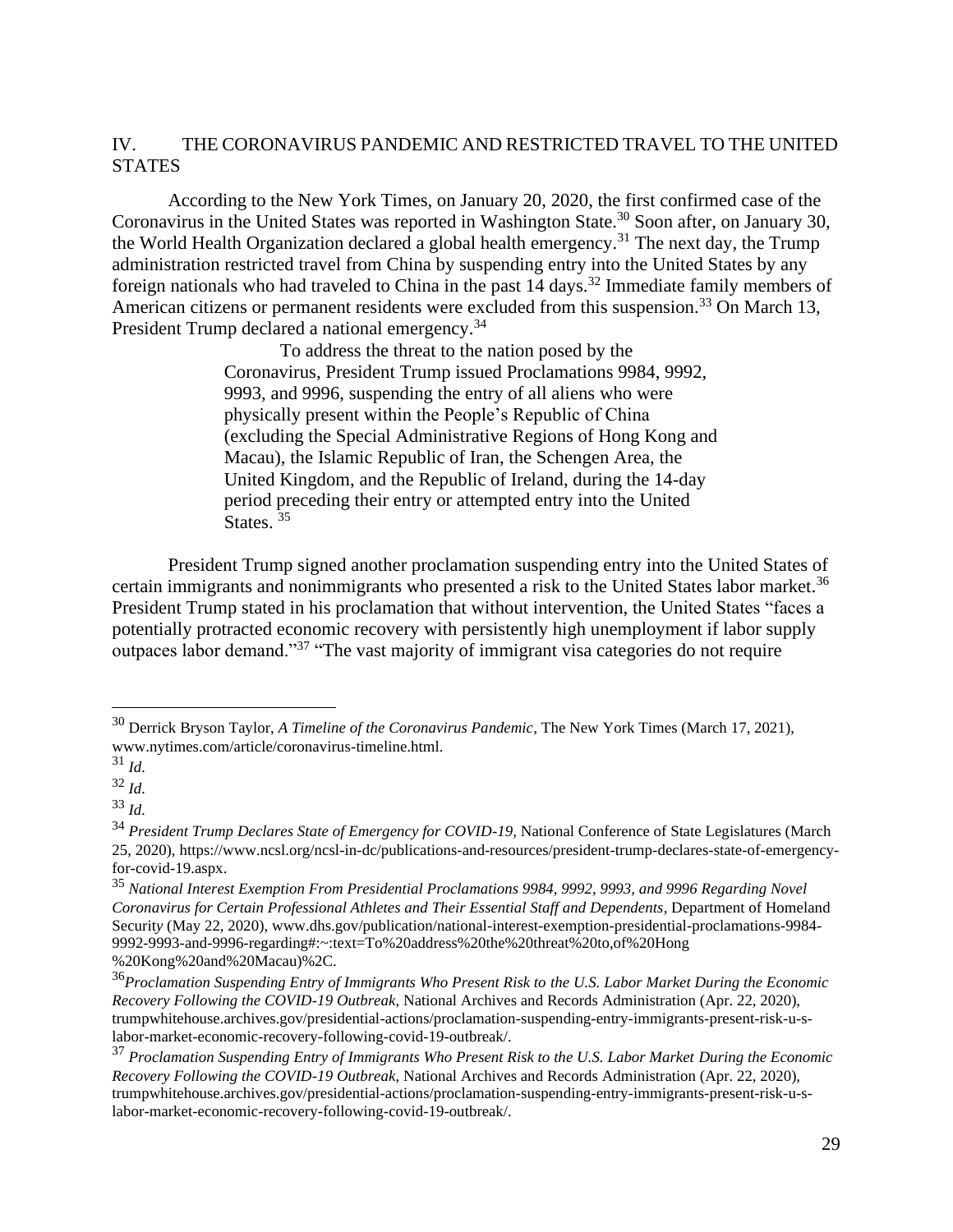employers to account for displacement of U.S. workers."<sup>38</sup> The proclamation states that "[w]hile some employment-based visas contain a labor certification requirement, because visa issuance happens substantially after the certification is completed, the labor certification process cannot adequately capture the status of the labor market today."<sup>39</sup> Moreover, it states that "introducing additional permanent residents when our healthcare resources are limited puts strain on the finite limits of our healthcare system at a time when we need to prioritize Americans and the existing immigrant population."<sup>40</sup> In sum, President Trump made it clear, through his proclamations, that immigrants would have to stand by while the United States took care of its citizens first.

However, one subset of the immigrant community experienced priority treatment. In May, only 2 months after the pandemic began, Acting Secretary of Homeland Security, Chad Wolf used his power to sign an order which exempted certain foreign professional athletes from the proclamations which barred their entry otherwise.<sup>41</sup> The order states that it is in the national interest to exempt these aliens.<sup>42</sup> The Department of State also granted national interest exceptions for qualified travelers seeking to enter the United States for purposes related to humanitarian travel, public health response, and national security.<sup>43</sup>

Shortly thereafter, the President continued his trend of restricting immigrants in other categories. In December 2020, President Trump used his power to declare Proclamation 10052, which "suspended the entry of certain temporary workers who are outside the United States and not in possession of a valid visa from seeking admission to the United States." <sup>44</sup> This proclamation applies to H-1B, H-2B, L, and J-1 visas.<sup>45</sup> The administration amended the proclamation to exempt only those H-1B, H-2B, L-1, or J-1 visa holders who possessed a valid visa in the same category as of the effective date of the proclamation.<sup>46</sup> The Department of State has released guidance on national interest exceptions to the proclamation. <sup>47</sup> As of April 1, 2021, President Biden has not addressed his plan of dealing with President Trump's Proclamation.<sup>48</sup>

To that end, the immigrant community faced a series of harsh restrictions due to the Trump administration's COVID-19 response. Athletes within this community, however, did not.

[www.nafsa.org/regulatory-information/proclamation-suspending-entry-certain-h-j-and-l-nonimmigrants.](http://www.nafsa.org/regulatory-information/proclamation-suspending-entry-certain-h-j-and-l-nonimmigrants)

<sup>38</sup> *Id.*

<sup>39</sup> *Id.*

<sup>40</sup> *Id*.

<sup>41</sup> *Acting Secretary Wolf Signs Exemption Allowing Entry of Certain Foreign Professional Athletes into the US*, Department of Homeland Security (May 22, 2020), [www.dhs.gov/news/2020/05/22/acting-secretary-wolf-signs](http://www.dhs.gov/news/2020/05/22/acting-secretary-wolf-signs-exemption-allowing-entry-certain-foreign-professional)[exemption-allowing-entry-certain-foreign-professional.](http://www.dhs.gov/news/2020/05/22/acting-secretary-wolf-signs-exemption-allowing-entry-certain-foreign-professional)

<sup>42</sup> *Id.*

<sup>43</sup> *National Interest Exceptions for Certain Travelers from from China, Iran, India, Brazil, South Africa, Schengen Area, United Kingdom, and Ireland*, U.S. Department of State (May 27, 2021),

[https://travel.state.gov/content/travel/en/News/visas-news/national-interest-exceptions-for-certain-travelers-from](https://travel.state.gov/content/travel/en/News/visas-news/national-interest-exceptions-for-certain-travelers-from-china-Iran-india-brazil-south-africa-schengen-area-united-kingdom-and-ireland.html)[china-Iran-india-brazil-south-africa-schengen-area-united-kingdom-and-ireland.html.](https://travel.state.gov/content/travel/en/News/visas-news/national-interest-exceptions-for-certain-travelers-from-china-Iran-india-brazil-south-africa-schengen-area-united-kingdom-and-ireland.html)

<sup>44</sup> Michelle D. Grimm & Matthew W. Hoyt, *Summary of National Interest Exceptions to Presidential Proclamation 10052 for H-1B and L-1 Visa Applicants*, Lexology (Aug. 20, 2020),

[www.lexology.com/library/detail.aspx?g=8287816f-c591-4b7c-ba25-b154acbd25f8.](http://www.lexology.com/library/detail.aspx?g=8287816f-c591-4b7c-ba25-b154acbd25f8) 

<sup>45</sup> *Id.*

<sup>46</sup> *Id.*

<sup>47</sup> *Id.*

<sup>48</sup> *Proclamation Suspending Entry of Certain H, J, and L Nonimmigrants*, NAFSA (Apr. 1, 2021),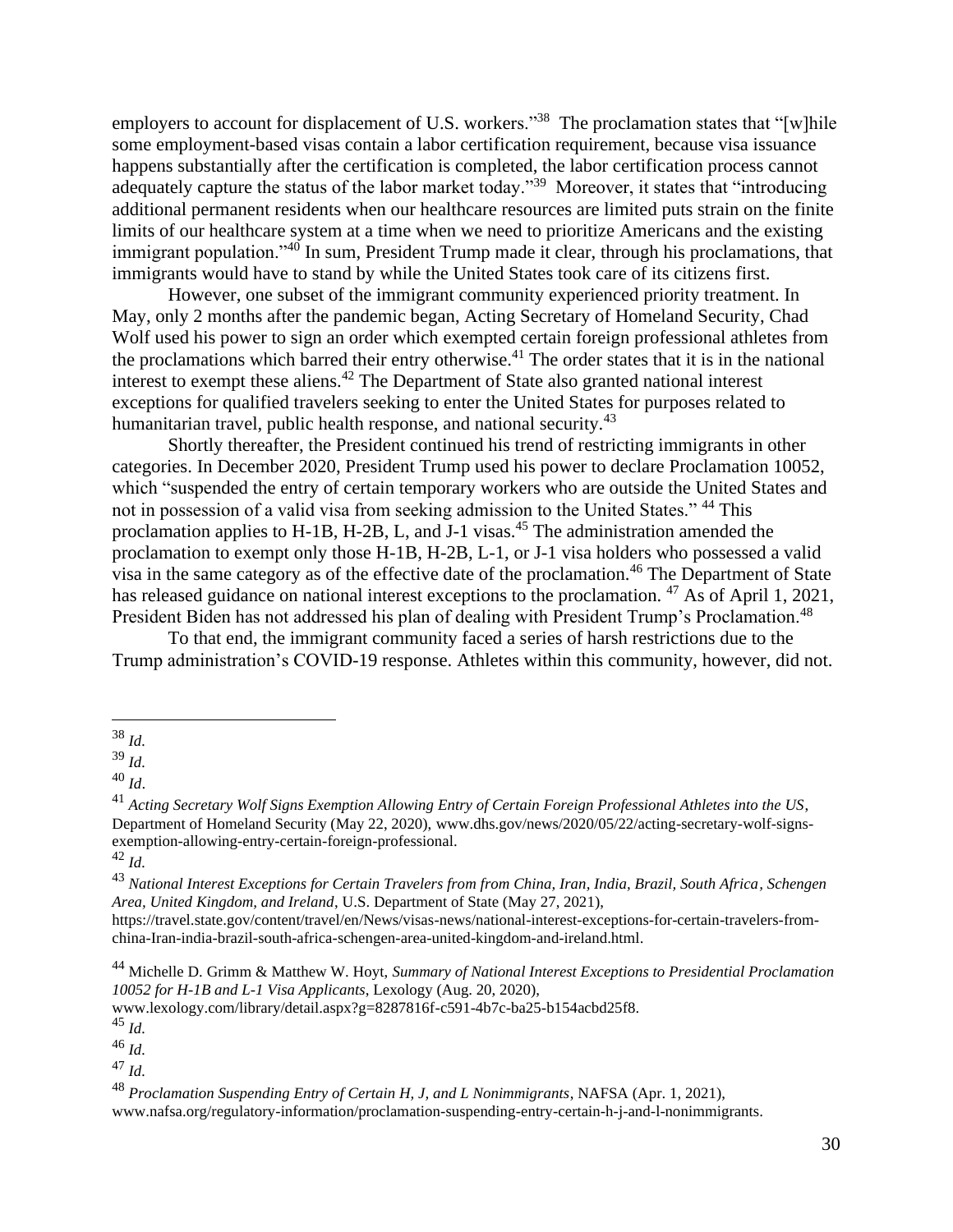This comes as a surprise, especially in light of the Coronavirus pandemic bringing the sports industry to a halt.

# V. THE IMPACT OF THE CORONAVIRUS PANDEMIC ON THE SPORTS INDUSTRY

A. Cancelled, Postponed, or Suspended Events

"In April 2020, only 1% of scheduled sports events with attendance of at least 5,000 were projected to have taken place, but in January 2020, that figure was 100%.<sup>149</sup>

All across Europe, events were cancelled such as the Euro 2020 football tournament, national football leagues, the Six Nations rugby tournament, the London Marathon, the Giro d'Italia cycling tour, UK Grand National horse race, and Wimbledon tennis tournament.<sup>50</sup> The United States cancelled or postponed most professional sporting events, including whole seasons.<sup>51</sup> The Tokyo Olympics were postponed.<sup>52</sup> In countries around the world, such as South America and Australia, professional sporting events that people looked forward to were either cancelled or postponed indefinitely.<sup>53</sup>

All of these live sporting events are vital revenue-generators for so many other industries.<sup>54</sup> "Revenues for the global sports industry in 2020 are currently projected to reach only 54% of those projected before the COVID-19 pandemic."<sup>55</sup>

B. Labor and Employment Issues

"In the United States, the CARES Act provides tax credits for 'eligible employers,' including those whose trade or business operations fully or partially shut down due to COVID-19-related government orders, in order to incentivize businesses to retain their employees through the crisis."<sup>56</sup> Salaries were reduced for major and minor league players in the MLB.<sup>57</sup> While the NBA cut salaries by 25%, the pandemic did not affect players' salaries in the NHL.<sup>58</sup> As for arena staff, teams are trying to make up for the lost wages as best they can, such as paying their staff through the shutdown or setting up funds to assist the staff while they're not working.<sup>59</sup>

<sup>56</sup> *Id.*

<sup>57</sup> *Id.*

<sup>58</sup> *Id.* <sup>59</sup> *Id.*

<sup>49</sup> Louise Skinner & Nicholas Moore, *Sports Organizations: Consider These Actions During and After COVID-19*, Morgan Lewis (Apr. 24, 2020), [www.morganlewis.com/pubs/2020/04/sports-organizations-consider-these-actions](http://www.morganlewis.com/pubs/2020/04/sports-organizations-consider-these-actions-during-and-after-covid-19-cv19-lf.)[during-and-after-covid-19-cv19-lf.](http://www.morganlewis.com/pubs/2020/04/sports-organizations-consider-these-actions-during-and-after-covid-19-cv19-lf.)

<sup>50</sup> *Id.*

<sup>51</sup> *Id.*

<sup>52</sup> *Id.*

<sup>53</sup> *Id.*

<sup>54</sup> *Id.*

<sup>55</sup> *Id.*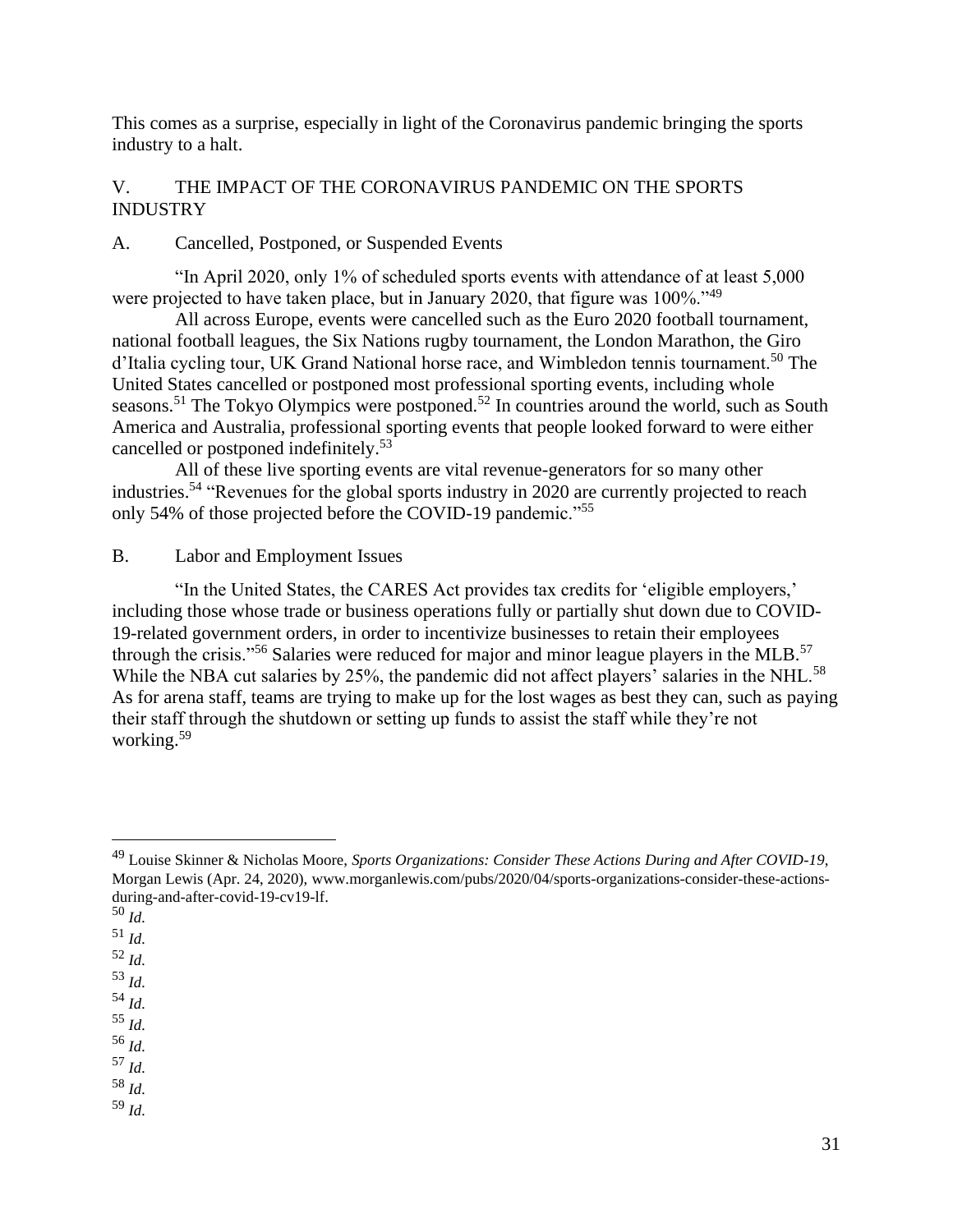### C. Access to COVID-19 Testing

The NFL generates more than \$15 billion in annual revenue.<sup>60</sup> The NBA's average revenue per team for the 2018-2019 season was \$292 billion.<sup>61</sup> In 2019, the MLB saw a record \$10.7 billion in revenues.<sup>62</sup> It should come as no surprise that this amount of money can buy teams top-of-the-line medical care, including access to quick testing for the novel Coronavirus. "If there is enough money at the right price, you can get a lab to stand up and meet your needs,' said Rex Archer, the health director for Kansas City, Mo."<sup>63</sup>

In July 2020, in central Florida, a patient fearing he had contracted COVID-19 was tested for the virus, but sixteen days later he still had not received his results.<sup>64</sup> On the same day, in Orlando, FL, approximately 180 players and staff members from four Major League Soccer ("MLS") teams were tested for the virus upon checking into their hotel, and their results came back within hours.<sup>65</sup>

BioReference Laboratories is a private lab located in Elmwood Park, NJ.<sup>66</sup> BioReference was contracted by the NBA and the MLS to do their tests and provide results within hours.<sup>67</sup> While under contract with BioReference, the MLS had about 1,300 players and staff tested every other day, while the NBA was requiring the lab to perform several hundred tests daily for 22 teams and their staff.<sup>68</sup>

"From Nov. 8 to 14, the NFL administered 43,148 tests to 7,856 players, coaches and employees."<sup>69</sup> MLB conducted 170,000 tests during its shortened season.<sup>70</sup>

Controversy has been building about the abundant availability of tests to professional athletes and the lack of testing available to healthcare workers on the front lines. Ezekiel Emanuel, professor of health policy and medical ethics at the University of Pennsylvania, thinks it is "absolutely essential" to bring back sports amidst the pandemic, but done "in a responsible way when we're dealing with a scarce resource the whole country needs."<sup>71</sup>

<sup>67</sup> *Id.*

<sup>60</sup> Kent Babb, *As Thousands of Athletes Get Coronavirus Tests, Nurses Wonder: What about Us?,* The Washington Post (Dec. 3, 2020)[, www.washingtonpost.com/sports/2020/11/27/nurses-athletes-sports-coronavirus-tests/](http://www.washingtonpost.com/sports/2020/11/27/nurses-athletes-sports-coronavirus-tests).

<sup>61</sup> Forbes Press Releases, *The Business of Basketball: Forbes Releases 22nd Annual NBA Team Valuations*, Forbes (Feb. 11, 2020) [www.forbes.com/sites/forbespr/2020/02/11/the-business-of-basketball-forbes-releases-22nd-annual](http://www.forbes.com/sites/forbespr/2020/02/11/the-business-of-basketball-forbes-releases-22nd-annual-nba-team-valuations/?sh=56dda68775ff)[nba-team-valuations/?sh=56dda68775ff.](http://www.forbes.com/sites/forbespr/2020/02/11/the-business-of-basketball-forbes-releases-22nd-annual-nba-team-valuations/?sh=56dda68775ff)

<sup>62</sup> Maury Brown, *MLB Sees Record \$10.7 Billion In Revenues For 2019*, Forbes (Dec. 21, 2019), [www.forbes.com/sites/maurybrown/2019/12/21/mlb-sees-record-107-billion-in-revenues-for-](http://www.forbes.com/sites/maurybrown/2019/12/21/mlb-sees-record-107-billion-in-revenues-for-2019/?sh=4cdf5fbd5d78)[2019/?sh=4cdf5fbd5d78.](http://www.forbes.com/sites/maurybrown/2019/12/21/mlb-sees-record-107-billion-in-revenues-for-2019/?sh=4cdf5fbd5d78)

<sup>63</sup> Louise Radnofsky, et al., *Is It a Problem That Sports Gets Fast Test Results and You Don't?,* The Wall Street Journal (July 16, 2020), [www.wsj.com/articles/is-it-a-problem-that-sports-gets-fast-test-results-and-you-dont-](http://www.wsj.com/articles/is-it-a-problem-that-sports-gets-fast-test-results-and-you-dont-11594897200)[11594897200.](http://www.wsj.com/articles/is-it-a-problem-that-sports-gets-fast-test-results-and-you-dont-11594897200)

<sup>64</sup> Kevin Baxter, *Pro Athletes in Florida Get Their COVID Test Results in Hours. Everyone Else Has to Wait Days*, Los Angeles Times (July 19, 2020), [www.latimes.com/world-nation/story/2020-07-19/https-www-latimes-com](http://www.latimes.com/world-nation/story/2020-07-19/https-www-latimes-com-national-coronavirus-testing-0718)[national-coronavirus-testing-0718.](http://www.latimes.com/world-nation/story/2020-07-19/https-www-latimes-com-national-coronavirus-testing-0718)

<sup>65</sup> *Id.*

<sup>66</sup> *Id.*

<sup>68</sup> *Id.*

<sup>69</sup> *Supra* note 60.

<sup>71</sup> *Supra* note 63.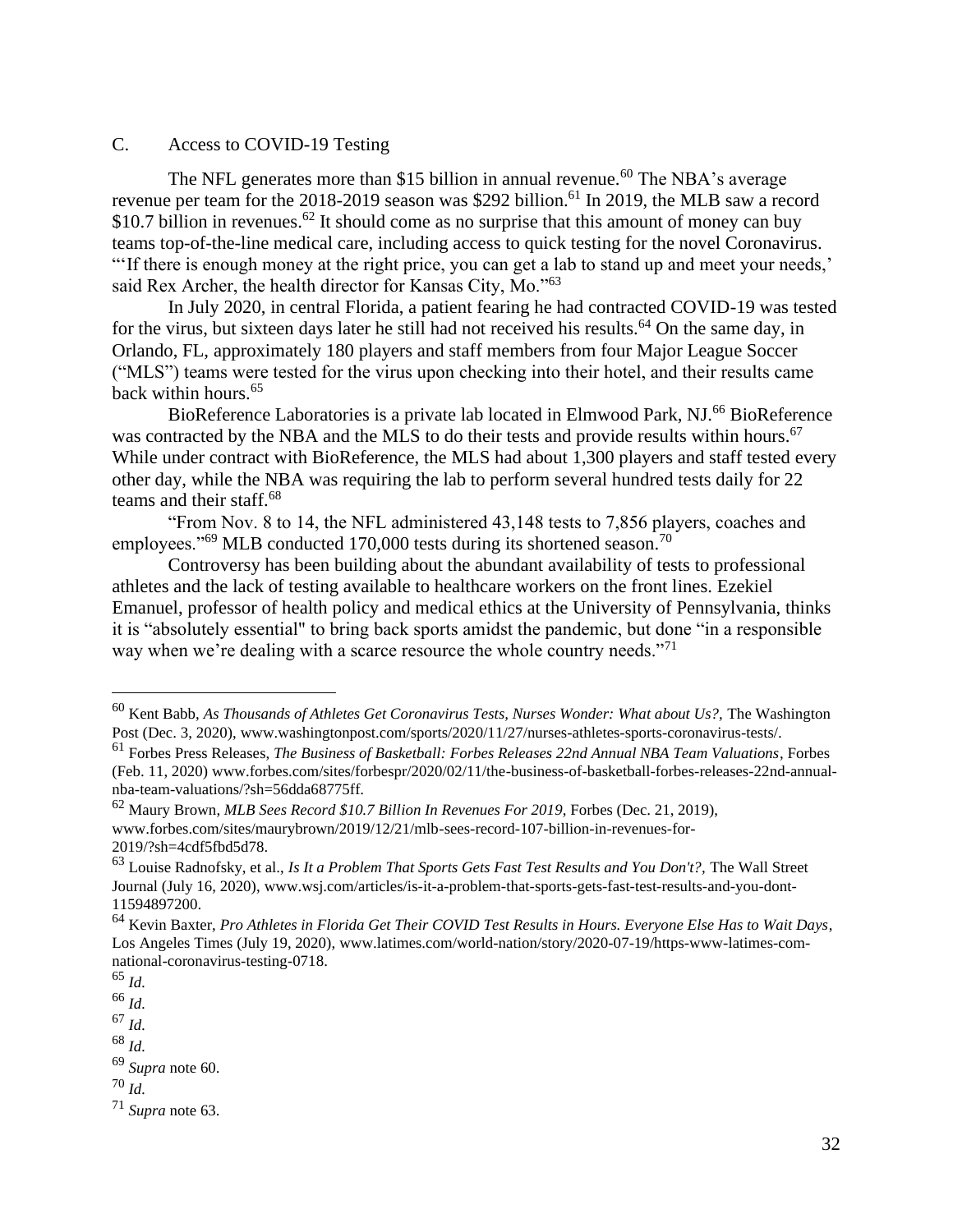"According to some public officials, sports teams are not exactly jumping the line for testing because there is not a line to jump."<sup>72</sup> Rather, the United States lacks a unified testing infrastructure.<sup>73</sup> The big question is where the priorities of testing should be. Jon Cohen, executive chairman of BioReference Laboratories, said processing tests for health-care providers and other essential workers has been made a priority since March 13, 2020.<sup>74</sup> Cohen stated that the number of tests BioReference conducted for NBA was "'minimal'" when compared to BioReference's daily testing capacity.<sup>75</sup> Cohen also noted that because the league was closely located to one of BioReference's labs, turnaround time was shorter.<sup>76</sup>

Similar to the preferential immigration policies during the COVID-19 pandemic, athletes also experienced preferential testing and precautionary measures, all during a time where sports were at a standstill.

### VI. LEGAL IMPLICATIONS

# A. Legal Implications of Cancelling or Restricting the Playing of Sports

"On Wednesday, March 11, 2020, hundreds of students and parents stormed the offices of the Connecticut Interscholastic Athletic Conference (CIAC) to protest the cancellation of the state basketball tournaments and other winter sports championships..."<sup>77</sup> When CIAC announced their decision, angry protesters responded by throwing food and garbage at the building.<sup>78</sup> By that evening, petitions began circulating gaining as many as 90,000 signatures. <sup>79</sup> Following the decision in Connecticut, more protests erupted across the United States in response to similar decisions to cancel or postpone high school sporting events.<sup>80</sup> In addition to the protesting and petitions, some players and parents threatened litigation.<sup>81</sup>

Currently, there are no appellate court cases that have been decided in federal or state courts that are directly on-point regarding the authority of state actors to postpone or cancel scholastic sports competitions during a global pandemic.<sup>82</sup> There are however, "several rulings" from which a generalized prediction might be deduced regarding the outcome of a lawsuit by student-athletes, parents, or other constituents attempting to overturn efforts to protect public health and safety during an event like the coronavirus outbreak."

In *Kelly v. Legislative Coordinating Council,* "the Kansas Supreme Court struck down a GOP measure by the state legislature allowing in-person church services in violation of coronavirus restrictions issued by Governor Laura Kelly limiting such services, like all other

<sup>78</sup> *Id.*

<sup>79</sup> *Id.*

<sup>80</sup> *Id.*

<sup>81</sup> *Id.*

<sup>72</sup> *Id.*

<sup>73</sup> *Id.*

<sup>74</sup> *Id.*

<sup>75</sup> I*d.*

<sup>76</sup> *Id.*

<sup>77</sup> Lee *Green, Sports Law Issues Related to COVID-19 Pandemic*, NFHS (May 13, 2020), [www.nfhs.org/articles/sports-law-issues-related-to-covid-19-pandemic/.](http://www.nfhs.org/articles/sports-law-issues-related-to-covid-19-pandemic/)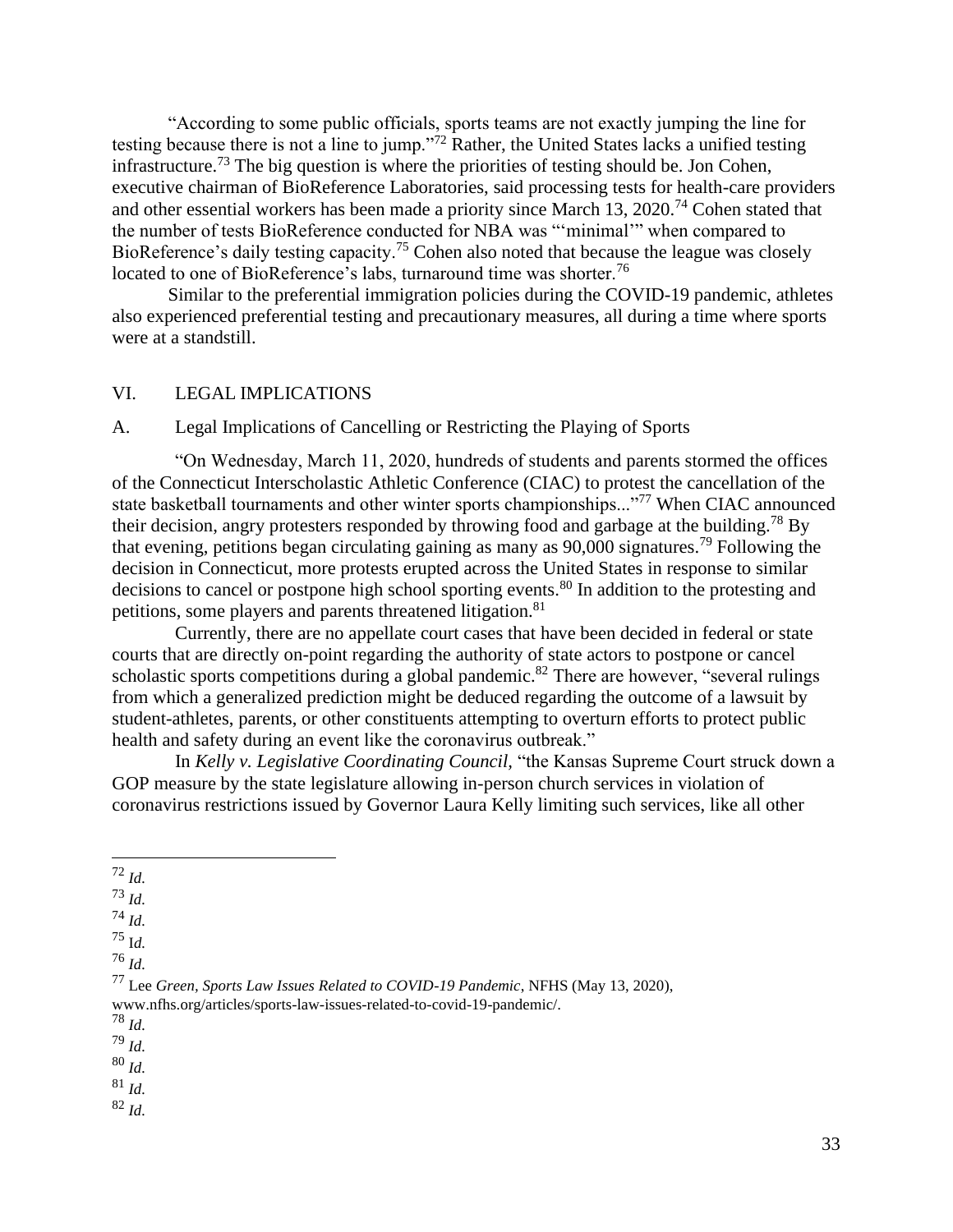public gatherings, to a maximum of 10 people."<sup>83</sup> The court held that state law gave the governor the power to make the decision to declare a state of disaster for as long as deemed necessary.<sup>84</sup>

In *Kunkel v. Northern Kentucky Health Department*, the Kentucky Court of Appeals upheld a lower court's refusal to allow a student-athlete to participate in their sport during an outbreak for which he was not vaccinated against. The court held that "control measures banning unvaccinated, non-immune students from participating in extracurricular activities were 'reasonable, appropriate, and necessary to control the spread of a highly infectious disease.'" <sup>85</sup>

In *Phillips v. City of New York*, the U.S. Second Circuit Court of Appeals held in favor of the nation's largest school district's efforts to mitigate an outbreak of chickenpox..<sup>86</sup> Here, the school district imposed restrictions on students who were either unvaccinated against or nonimmune to chickenpox.<sup>87</sup> "The appellate court ruled that the unvaccinated students' rights to free exercise of their religion were outweighed by the public safety threat posed by the outbreak and, therefore, the mandated restrictions were a constitutionally permissible exercise of the state's police power."<sup>88</sup>

The most relevant U.S. Supreme Court decision to the coronavirus pandemic dates back to 1905 during an outbreak of smallpox.<sup>89</sup> In 1905, the Court held in favor of compulsory vaccination laws, subject to some exemptions, in *Jacobsen v. Massachusetts.<sup>90</sup>* The Court explained that the welfare of public health and safety takes precedent over individual liberties given the circumstances.<sup>91</sup> In its ruling, the Court stated, " $[O]$ f paramount necessity, a community has the right to protect itself against an epidemic of disease which threatens the safety of its members."<sup>92</sup>

Given the aforementioned cases, it is likely that a court today deciding a case directly on-point regarding the authority of state actors to postpone or cancel scholastic sports competitions during a global pandemic, would hold in favor of the state and uphold restrictions on sports and events of that nature. If a court would likely uphold a state's restrictions on sports during a pandemic, it does not make sense to also give athletes preferential immigration treatment. If there is no season, there is no justifiable reason permitting athletes entry into the United States over people who do not qualify simply because they do not possess the same "extraordinary ability."

Without the opportunity to put their extraordinary ability to use, foreign athletes seeking entry into the United States are in the same position as everyone else trying to return to the United States and should be treated as such.

<sup>83</sup> *Id.* citing *Kelly v. Legislative Coordinating Council*, 311 Kan. 339, 460 P.3d 832 (2020).

<sup>84</sup> *Id.*

<sup>85</sup> *Id.* citing *Kunkel v. N. Ky. Indep. Health Dist.*, 140 S. Ct. 1295 (2020).

<sup>86</sup> *Id.* citing *Phillips v. City of N.Y.*, 775 F.3d 538 (2d Cir. 2015).

 $^{87}$  *Id.* 

<sup>88</sup> *Id.*

<sup>89</sup> *Id.* citing *Jacobson v. Massachusetts*, 197 U.S. 11, 25 S. Ct. 358 (1905).

<sup>90</sup> *Id.*

<sup>92</sup> *Id.*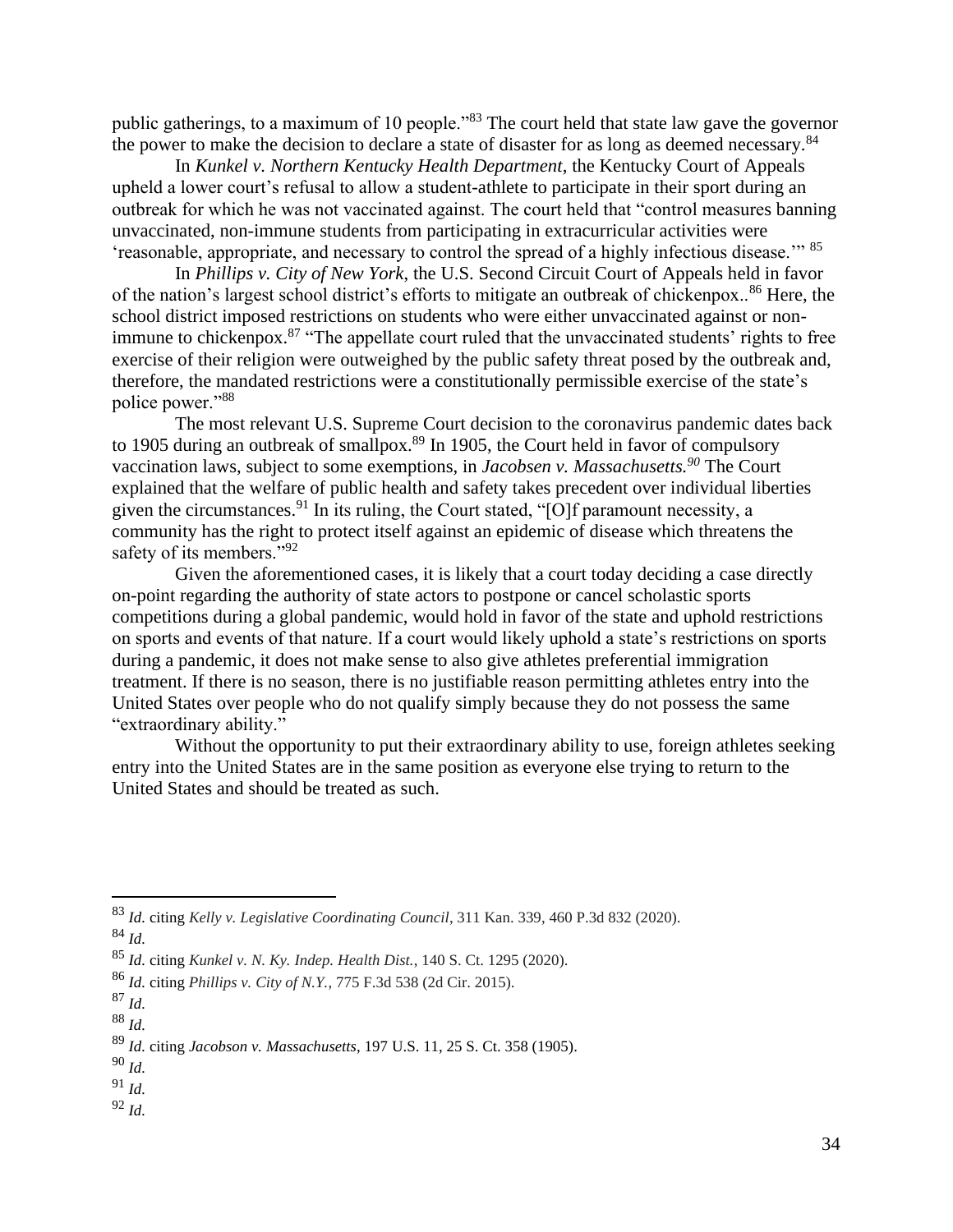### B. Legal Implications of Limiting or Restricting Immigration for Certain Classes of People

On January 27, 2017, President Trump passed a number of executive orders and proclamations that discriminate against the Muslim community.<sup>93</sup> On March 15, 2017, in accordance with the Muslim Ban 2.0, the Secretary of State called for "enhanced screening" of nationals of the six countries included in that ban.<sup> $54$ </sup> In accordance with this "enhanced screening," the Office of Management and Budget approved discretionary use of "extreme" vetting questions."<sup>95</sup> On September 27, 2017, the Trump administration lowered the annual refugee admission cap by  $65,000^{96}$  Finally, on November 19, 2018, President Trump issued a ban which targeted asylum-seekers at the United States' Southern border.<sup>97</sup>

President Trump issued the aforementioned proclamations by invoking his authority under the Immigration and Nationality Act ("INA")  $\S 212(f)$  to restrict the entry of certain noncitizens so long as he asserted that allowing them into the United States would be "detrimental to the interests of the United States."<sup>98</sup> Plaintiffs responded by filing several suits arguing that the Muslim Ban and the government's actions of refusing to issue visas under 22 CFR §§ 41.121 and 42.81 conflicted with the proclamation and the statutory authority of the Secretary of State in INA § 104.99

INA § 212(f) is titled "Suspension of entry or imposition of restrictions by President," and states in relevant part:

> Whenever the President finds that the entry of any aliens or of any class of aliens into the United States would be detrimental to the interests of the United States, he may by proclamation, and for such period as he shall deem necessary, suspend the entry of all aliens or any class of aliens as immigrants or nonimmigrants, or impose on the entry of aliens any restrictions he may deem appropriate.<sup>100</sup>

INA  $\S$  104 lays out the powers and duties of the Secretary of State.<sup>101</sup> Although under the Constitution, the President determines U.S. foreign policy, the Secretary of State, appointed by the President with the advice and consent of the Senate, is the

<sup>93</sup> *Understanding Trump's Muslim Bans*, National Immigration Law Center (Mar. 8, 2019), [www.nilc.org/issues/immigration-enforcement/understanding-the-muslim-bans/.](http://www.nilc.org/issues/immigration-enforcement/understanding-the-muslim-bans/)

<sup>95</sup> *Id.*

<sup>96</sup> *Id.*

<sup>97</sup> *Id.*

<sup>98</sup> Angelo A. Paparelli, *Pursuing a National Interest Exception to the Presidential Entry Bans on Economic Grounds - Not A Fool's Errand*, Seyfarth Shaw LLP (July 8, 2020),

[www.bigimmigrationlawblog.com/2020/07/pursuing-a-national-interest-exception-to-the-presidential-entry-bans](http://www.bigimmigrationlawblog.com/2020/07/pursuing-a-national-interest-exception-to-the-presidential-entry-bans-on-economic-grounds-not-a-fools-errand/)[on-economic-grounds-not-a-fools-errand/.](http://www.bigimmigrationlawblog.com/2020/07/pursuing-a-national-interest-exception-to-the-presidential-entry-bans-on-economic-grounds-not-a-fools-errand/)

<sup>99</sup> *Id.*

<sup>100</sup> 8 U.S.C. § 1182.

 $101$  8 U.S.C. § 1104.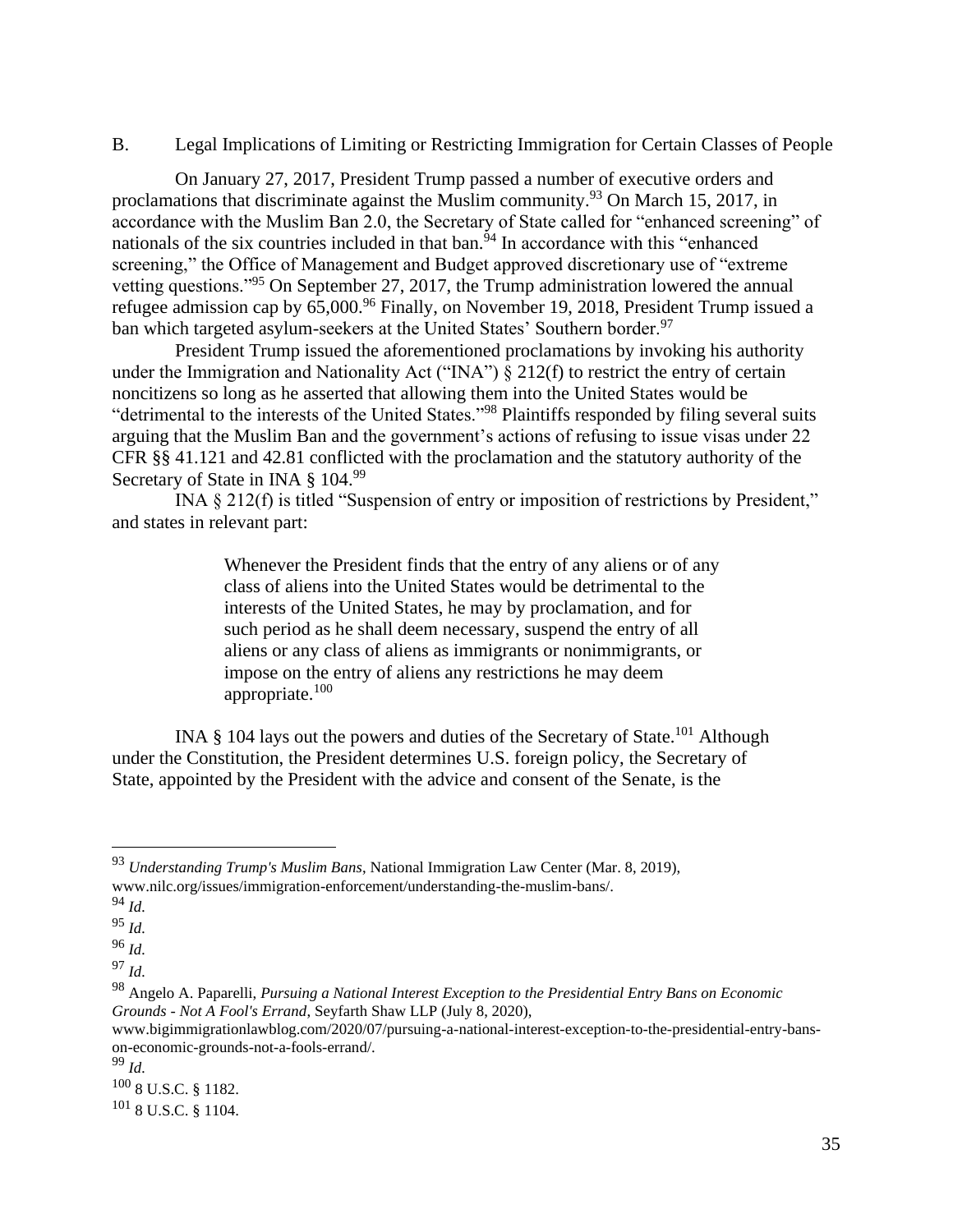President's chief foreign affairs adviser.<sup>102</sup> The Secretary carries out the President's foreign policies through the State Department, and some of their duties include: serving as the President's principal adviser on foreign policy, conducting negotiations relating to foreign affairs, granting and issuing passports to American citizens and exequaturs to foreign consuls in the United States, advising the President on the appointment of U.S. ambassadors, ministers, consuls, and other diplomatic representatives, and supervising the administration of U.S. immigration laws abroad.<sup>103</sup> Additionally, the Secretary of State retains domestic responsibilities that Congress entrusted to the State Department, including the preparation of certain presidential proclamations.<sup>104</sup>

Following President Trump's executive order that suspended the entry of foreign nationals from countries previously identified by Congress as posing "heightened terrorism risks," the State of Hawaii entered a temporary restraining order to block those restrictions.<sup>105</sup> The State of Hawaii argued that the proclamation violated provisions of the INA and the Establishment Clause of the First Amendment.<sup>106</sup> The Supreme Court heard the case and held that the president was acting within his authority under 8 U.S.C.S. § 1182(f) when he issued a presidential proclamation placing entry restrictions on nationals from eight foreign states as their entry was detrimental to the United States' interests.<sup>107</sup>

# C. Legal Implications of the National Interest Exception

"National Interest" is never defined in the INA or the Code of Federal Regulations. It is defined in the dictionary as "the interest of a nation as a whole held to be an independent entity separate from the interests of subordinate areas or groups and also of other nations or supranational groups."<sup>108</sup> Senators Bob Graham, John McCain, and Pat Roberts, along with several other government officials, academics, and think-tank analysts have classified vital U.S. interests into five categories.<sup>109</sup> The first category of interests are interests that "prevent, deter, and reduce the threat of nuclear, biological, and chemical weapons attacks on the United States or its military forces abroad."<sup>110</sup> The second category of interests captures interests that "ensure U.S. allies survival and their active cooperation with the United States in shaping an international system in which we can thrive."<sup>111</sup> The third category of interests are interests that "prevent the

<sup>110</sup> *Id.*

<sup>102</sup> *Duties of the Secretary of State*, U.S. Department of State, [www.state.gov/duties-of-the-secretary-of](http://www.state.gov/duties-of-the-secretary-of-state/#:~:text=The%20Secretary%20of%20State%2C%20appointed,Service%20of%20the%20United%20States)[state/#:~:text=The%20Secretary%20of%20State%2C%20appointed,Service%20of%20the%20United%20States](http://www.state.gov/duties-of-the-secretary-of-state/#:~:text=The%20Secretary%20of%20State%2C%20appointed,Service%20of%20the%20United%20States) (last visited June 4, 2021).

<sup>103</sup> *Id.*

<sup>104</sup> *Id.*

<sup>105</sup> *Trump v. Hawaii*, 138 S. Ct. 2392 (2018).

 $106$  *Id.* 

 $107$  *Id.* 

<sup>108</sup> *National Interest*, Merriam-Webster, [www.merriam-webster.com/dictionary/national%20interest](http://www.merriam-webster.com/dictionary/national%20interest) (last visited June 4, 2021).

<sup>109</sup>*What Are America's National Interests?,* Belfer Center for Science and International Affairs,

[www.belfercenter.org/publication/what-are-americas-national-interests](http://www.belfercenter.org/publication/what-are-americas-national-interests) (last visited June 4, 2021).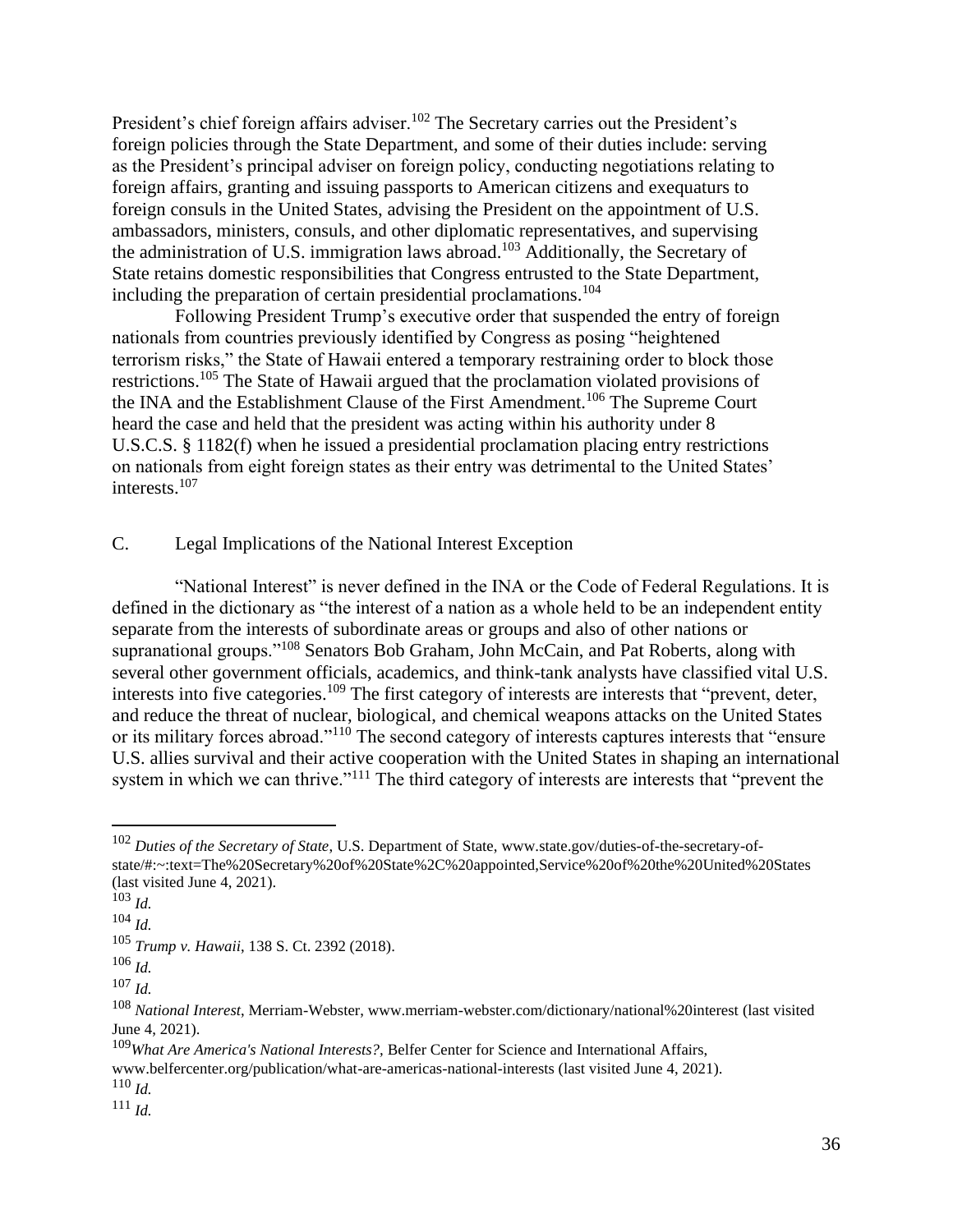emergence of hostile major power or failed states on U.S. borders."<sup>112</sup> The fourth category of interests include interests that "ensure the viability and stability of major global systems (trade, financial markets, supplies of energy, and the environment)."<sup>113</sup> The fifth and final category of interests are interests that "establish productive relations, consistent with American national interests, with nations that could become strategic adversaries, such as those with China and Russia."<sup>114</sup>

"Exceptional ability" is defined as a "degree of expertise significantly above that ordinarily encountered in the sciences, arts, or business."<sup>115</sup> When the Board of Immigration Appeals evaluates requests for national interest waivers, petitioners have a list of items they must show. First, the petitioner must show "that he seeks employment in an area of substantial intrinsic merit."<sup>116</sup> Second, the petitioner must prove "that the proposed benefit will be national in scope."<sup>117</sup> Lastly, the petitioner must maintain that "requiring labor certification would negatively affect the national interest."<sup>118</sup> Nevertheless, the President has the power, through proclamation, to suspend the entry of any alien when he deems such entry would be "detrimental to the interests of the United States.<sup>119</sup>

As of August 2020, immigrants accounted for 13.7% of the U.S. population.<sup>120</sup> In 2019, more than 157 million Americans were a part of the workforce.<sup>121</sup> In 2017, 21.2 million lawful immigrants contributed to the U.S. workforce.<sup>122</sup> With COVID-19 running rampant throughout the country, the President made a decision to distinguish between classes of immigrants based on almost arbitrary reasons. Although there is no doubt that professional sports were a light at the end of a dark tunnel that everyone was coasting through for so many months, this distinction hurt so many people at the same time. In the case of *Milligan v. Pompeo,* COVID-19 and the travel ban proclamations had kept apart 153 U.S. citizens and their foreign-born fiancé(e)s.<sup>123</sup> As hundreds of people were being kept apart from their loved ones, athletes and their staff were being welcomed back with open arms.

For the first three months of the pandemic, the U.S. Citizenship and Immigration Services ("USCIS") closed their offices for service to the public and then only began reopening in certain locations.<sup>124</sup> Following the closures, all interviews for immigration benefit applications

<sup>113</sup> *Id.*

<sup>114</sup> *Id.*

 $115$  8 C.F.R. § 204.5(k)(2).

<sup>116</sup> *Repaka v. Beers*, 993 F. Supp. 2d 1214 (S.D. Cal. 2014) (citing *In re New York State Dept Of Transp*., 22 I. & N. Dec. 215 (B.I.A. August 7, 1998)).

<sup>117</sup> I*d.*

<sup>118</sup> *Id.*

<sup>119</sup> 8 USCS § 1182(f).

<sup>120</sup> Abby Budiman, *Key Findings about U.S. Immigrants,* Pew Research Center (Aug. 20, 2020),

[www.pewresearch.org/fact-tank/2020/08/20/key-findings-about-u-s-immigrants/](http://www.pewresearch.org/fact-tank/2020/08/20/key-findings-about-u-s-immigrants).

<sup>121</sup> Drew DeSilver, *10 Facts about American Workers*, Pew Research Center (29 Aug. 29 2019),

[www.pewresearch.org/fact-tank/2019/08/29/facts-about-american-workers/](http://www.pewresearch.org/fact-tank/2019/08/29/facts-about-american-workers).

<sup>122</sup> *Supra* note 120.

<sup>123</sup> *Milligan v. Pompeo*, Civil Action No. 20-2631 (JEB), 2020 U.S. Dist. LEXIS 217947 (D.D.C. Nov. 19, 2020).

<sup>124</sup> Jorge Loweree, et al., *The Impact of COVID-19 on Noncitizens and Across the U.S. Immigration System,* American Immigration Council (Sept. 30 2020), [www.americanimmigrationcouncil.org/research/impact-covid-19](http://www.americanimmigrationcouncil.org/research/impact-covid-19-us-immigration-system) [us-immigration-system.](http://www.americanimmigrationcouncil.org/research/impact-covid-19-us-immigration-system)

<sup>112</sup> *Id.*